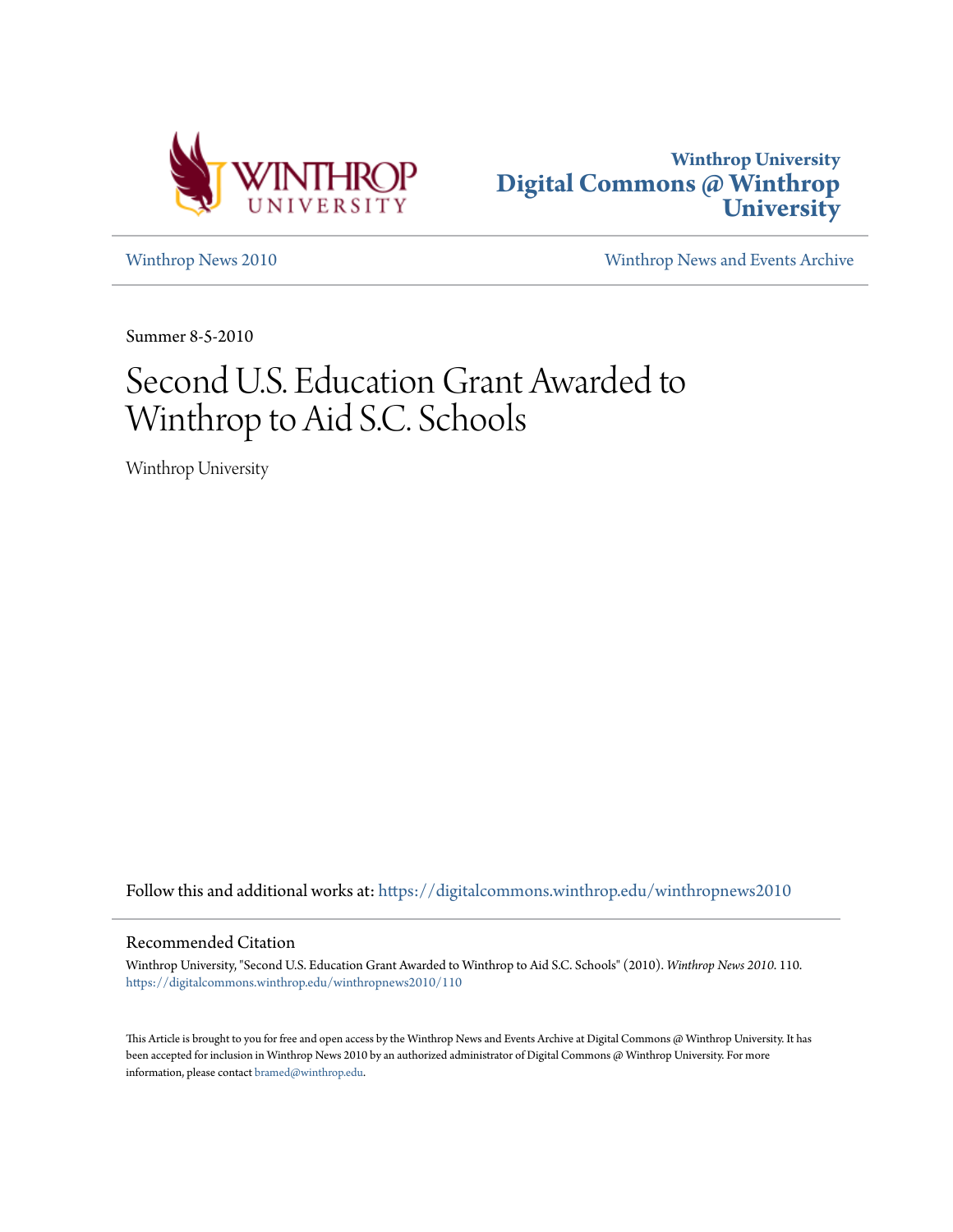上脸身。

**O** SHARE



**ABOUT ADMISSIONS & AID ACADEMICS STUDENT LIFE ATHLETICS GIVING**

All News

Archives

RSS News Feeds

Winthrop in the News

## 08/05/2010 **Second U.S. Education Grant Awarded to Winthrop to Aid S.C. Schools**

## **Quick Facts**

**The U.S. Department of Education grant will be** used for a "school leadership program" to recruit, train and mentor principals and assistant principals.

**Faculty members with Winthrop's Richard W.** Riley College of Education and the College of Business Administration will work with districts located in Chester, Cherokee, Dillon, Fairfield, Marion, Marlboro, and Union counties.



ROCK HILL, S.C. - **Winthrop University** has been awarded \$3.7 million in federal assistance to partner with 11 rural, high-need school districts to improve school leadership and thus student achievement.

The U.S. Department of Education grant will be used for a "school leadership program" to recruit, train, and mentor principals and assistant principals. Faculty members with Winthrop's Richard W. Riley College of Education and the College of Business Administration will work with districts located in Chester, Cherokee, Dillon, Fairfield, Marion, Marlboro, and Union counties.

Jennie Rakestraw



The five-year grant will provide \$749,972 in the first year of operation.

**Jennie Rakestraw**, dean of the education college, said these rural districts in the Piedmont and Pee Dee regions tend to serve poor areas and often have difficulty attracting and retaining qualified teachers and school leaders. This education grant, called **NetLEAD for Network of Leaders for Equity, Achievement, and Development**, will help districts groom a new generation of leaders as many current

Mark Mitchell

principals and assistant principals reach retirement. It also will help prepare school leaders to become better instructional leaders and give them opportunities to interact with principals in others districts.

The program will create and sustain a cadre of school leaders in the 84 schools of the Chester, Cherokee, Dillon 1-2-3, Fairfield, Marion 1-2-7, Marlboro, and Union school districts. The goal is for them to embrace educational equity, maintain focus on student achievement and engage in continuing growth as school leaders.

"This grant will allow us to work with school leaders to create problem-solving effective leadership and provide ongoing professional development to help fight teacher and principal attrition rates," **Rakestraw** said. Each leadership candidate will have the opportunity to undergo a year-long internship and to work with a corps of mentors, who are recently retired principals.

**Mark Mitchell**, coordinator of Winthrop's educational leadership program, will be directing the grant.

By the end of the five-year grant, Winthrop education faculty members hope to certify, hire and retain 70 percent of new school leaders in those schools, improve student achievement, improve teacher effectiveness and improve leadership skills of participating leaders.

The **NetLEAD grant** also fits in with the goals of another recent U.S. Department of Education teacher quality grant for more than \$7 million awarded last fall, called **NetSCOPE (Network of Sustained, Collaborative, Ongoing Preparation for Educators)**. It also extends and enhances